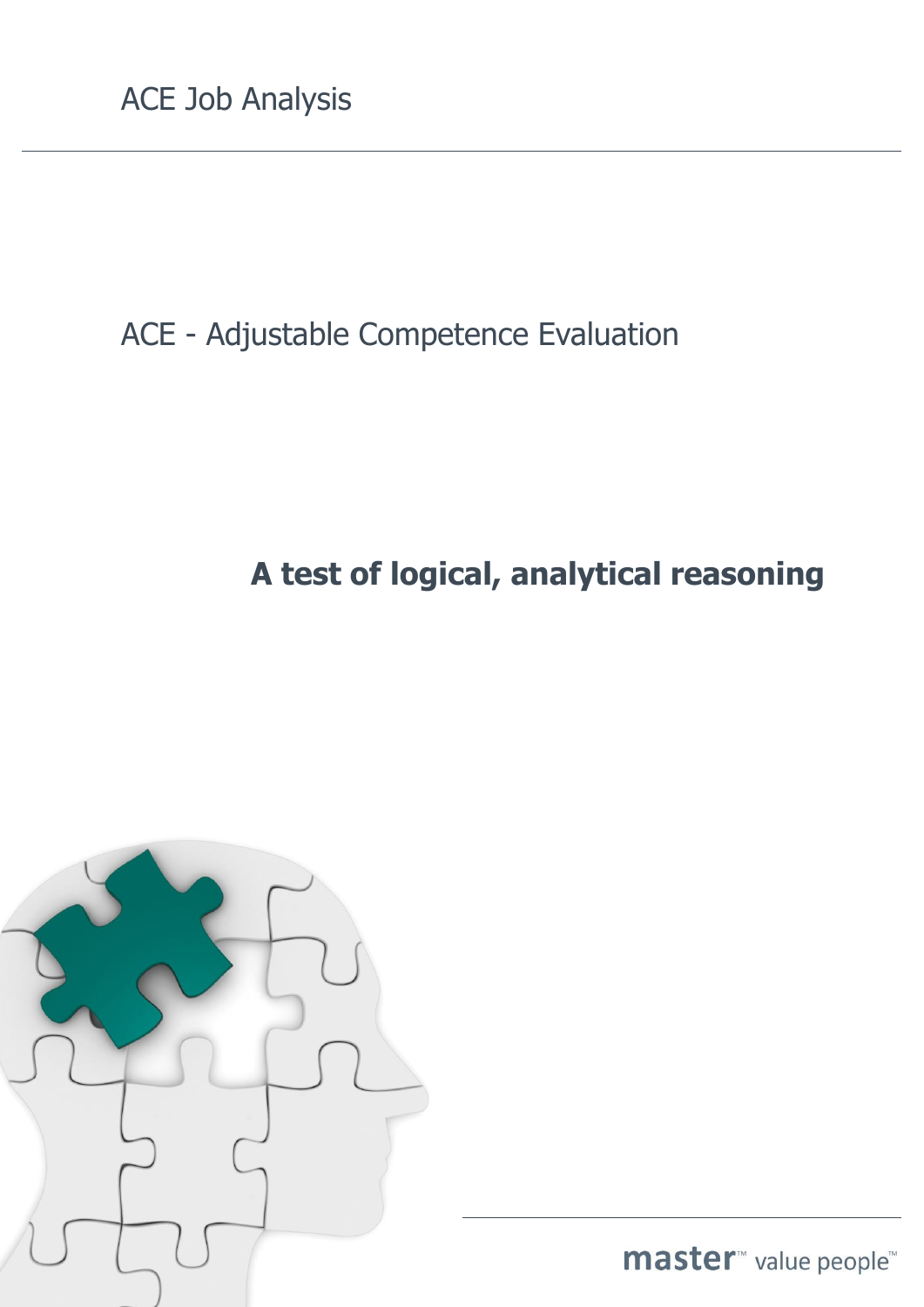### **What is this?**

The ACE Job Analysis assesses the level of logical, analytical reasoning required for a given job. Used in combination with the Adjustable Competence Evaluation (ACE) test it helps to make a fair and objective match between job and person.

#### **Why am I asked to complete it?**

Jobs vary in complexity and thereby in their demands of the person in the job's ability to solve problems. An important aspect of problem solving is the ability to reach conclusions based on given data and logical reasoning. We bring this competence into play each time we make decisions based on available information.

As an expert on the job in mention you are asked to complete the ACE Job Analysis. The result of the Job Analysis indicates the minimum level of logical, analytical reasoning recommended for the person in that job.

You may find it useful to discuss your result with others who are well acquainted with the job in mention. They may also complete a Job Analysis on their own before you discuss the results.

Date: \_\_\_\_\_\_\_\_\_\_\_\_\_\_\_\_\_\_\_\_\_\_\_

Name of person completing the Analysis: \_\_\_\_\_\_\_\_\_\_\_\_\_\_\_\_\_\_\_\_\_\_\_\_\_\_\_\_\_\_\_\_\_\_\_\_\_\_\_\_\_\_\_

#### **Instructions**

- A. Write **what job** you are completing this analysis for:
- B. What are the **primary tasks** that the person in this job spends most of his/her workday performing?

| Primary task 1: |  |
|-----------------|--|
|                 |  |

Primary task 2: \_\_\_\_\_\_\_\_\_\_\_\_\_\_\_\_\_\_\_\_\_\_\_\_\_\_\_\_\_\_\_\_\_\_

Primary task 3: **Example 20** Figures 1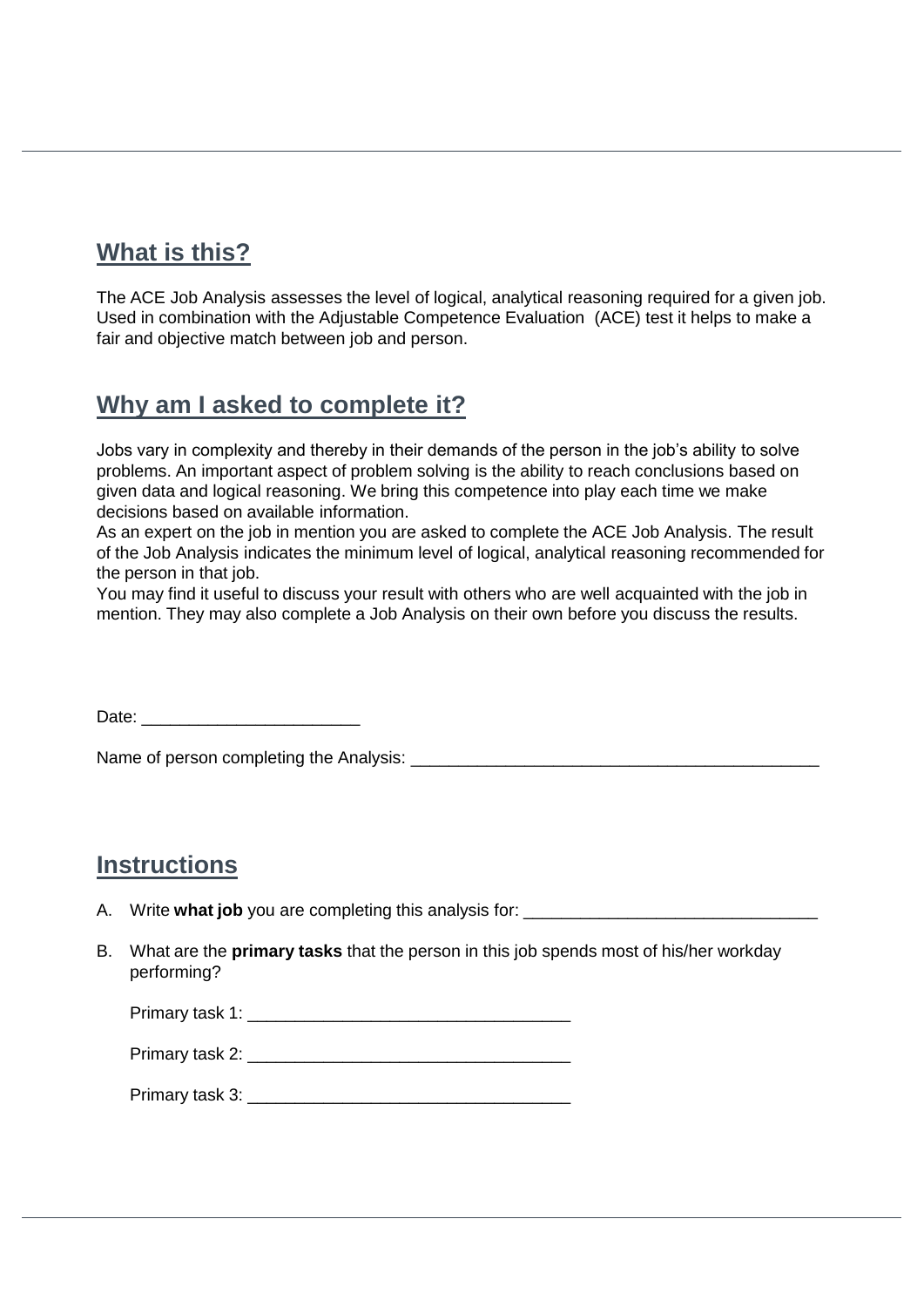

#### C. **Frequency of Actions**

On the next page indicate the frequency of each action by writing the following numbers. **Focus on the primary tasks** entered above when choosing the frequency.

**0** if the action occurs *less than twice a week* **1** if the action occurs *twice a week or more*

- D. Calculate the Frequency of Actions total score at the bottom right of the questionnaire by summing the numbers you have entered in the right side column.
- E. What is the *immediate* and *typical* consequence of making errors when occupying this position? Select *one of the values* below i.e. 1.00, 1.15 or 1.30 next to the level appropriate for this job:

| HUMAN ERROR CONSEQUENCE (HEC) |                                                                                                                                             |      |  |  |  |
|-------------------------------|---------------------------------------------------------------------------------------------------------------------------------------------|------|--|--|--|
| <b>MINOR</b>                  | This person's errors will typically influence very few others (0-5 persons) or will have<br>immediate costs of less than $\epsilon$ 12,000. | 1.00 |  |  |  |
| <b>MEDIUM</b>                 | This person's errors will typically influence some others (6-49 persons) or will have<br>immediate costs of € 12,000 - 36,000.              | 1.15 |  |  |  |
| <b>MAJOR</b>                  | This person's errors will typically influence many others (50+ persons) or will have<br>immediate costs of more than €36,000                | 1.30 |  |  |  |

F. Multiply the Human Error Consequence with Frequency of Actions Total:

**Human Error Consequence (HEC) \* Frequency of Actions (FOA) Total =** \_\_\_\_\_\_\_\_\_\_\_

G. Mark the box on the row below that corresponds to the HEC\*FOA Total above.

**Minimum ACE score level for applicants for this job:**

| Minimum Level          | <b>Far Below</b><br>Average | <b>Below Average</b> |       | Average |       |         | <b>Above Average</b> |       | <b>Far Above</b><br>Average |
|------------------------|-----------------------------|----------------------|-------|---------|-------|---------|----------------------|-------|-----------------------------|
| <b>HEC* FOA Total:</b> | 0-4                         | 5-9                  | 10-14 | 15-19   | 20-24 | $25-29$ | 30-34                | 35-39 | 40-45                       |
| <b>Mark score</b>      |                             |                      |       |         |       |         |                      |       |                             |